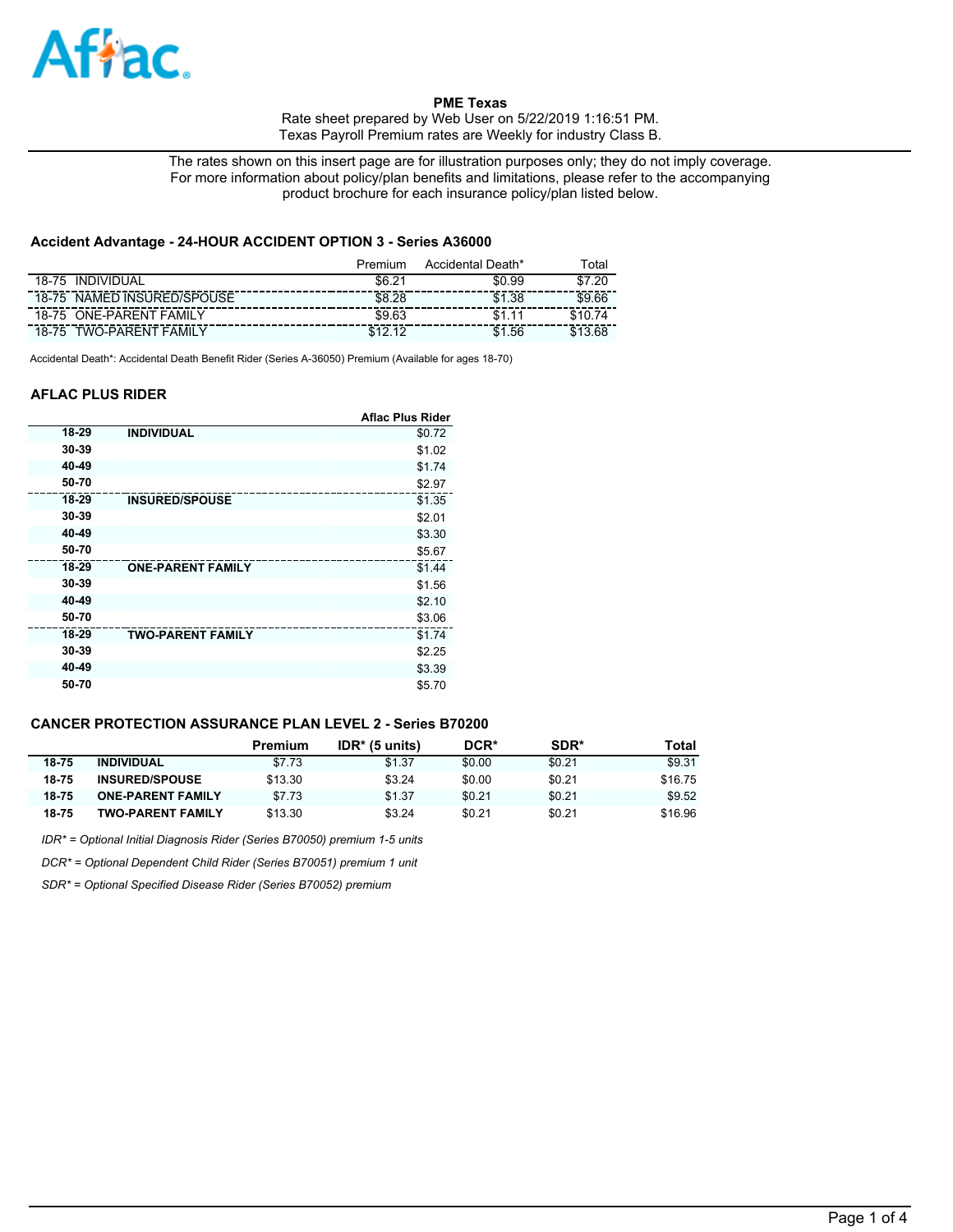

The rates shown on this insert page are for illustration purposes only; they do not imply coverage. For more information about policy/plan benefits and limitations, please refer to the accompanying product brochure for each insurance policy/plan listed below.

## **CRITICAL CARE PROTECTION POLICY - Series A74300**

|           |         | Individual            |              |              |       |         | <b>One Parent Family</b> |              |              |
|-----------|---------|-----------------------|--------------|--------------|-------|---------|--------------------------|--------------|--------------|
| Age       | Premium | <b>FOBBR</b>          | <b>SHERR</b> | Total        | Age   | Premium | <b>FOBBR</b>             | <b>SHERR</b> | Total        |
| 18-35     | \$4.11  | \$0.54                | \$0.27       | \$4.92       | 18-35 | \$6.99  | \$0.57                   | \$0.30       | \$7.86       |
| 36-45     | \$5.82  | \$0.99                | \$0.66       | \$7.47       | 36-45 | \$8.25  | \$1.05                   | \$0.66       | \$9.96       |
| 46-55     | \$8.58  | \$1.17                | \$1.08       | \$10.83      | 46-55 | \$10.62 | \$1.20                   | \$1.08       | \$12.90      |
| 56-70     | \$11.88 | \$1.29                | \$1.53       | \$14.70      | 56-70 | \$14.97 | \$1.35                   | \$1.56       | \$17.88      |
|           |         |                       |              |              |       |         |                          |              |              |
|           |         | <b>Insured/Spouse</b> |              |              |       |         | <b>Two Parent Family</b> |              |              |
| Age       | Premium | <b>FOBBR</b>          | <b>SHERR</b> | <b>Total</b> | Age   | Premium | <b>FOBBR</b>             | <b>SHERR</b> | <b>Total</b> |
| 18-35     | \$7.89  | \$1.08                | \$0.54       | \$9.51       | 18-35 | \$8.94  | \$1.11                   | \$0.57       | \$10.62      |
| $36 - 45$ | \$10.44 | \$1.98                | \$1.11       | \$13.53      | 36-45 | \$11.37 | \$2.04                   | \$1.20       | \$14.61      |
| 46-55     | \$16.08 | \$2.34                | \$1.86       | \$20.28      | 46-55 | \$17.04 | \$2.37                   | \$2.01       | \$21.42      |

*FOBBR: First Occurrence Building Benefit Rider (Rider Series A74050)*

*SHERR: Specified Health Event Recovery Benefit Rider (Rider Series A74051)*

# **AFLAC-SHORT TERM DISABILITY - Series A-57600**

**Elimination Period Accident/Sickness - 0/7 DAYS**

| <b>Annual Income</b>  |       | \$22.000 | \$24.000 | \$26,000 | \$28,000 | \$30,000 | \$32,000 | \$34,000 | \$36,000 | \$38,000 | \$40,000 |
|-----------------------|-------|----------|----------|----------|----------|----------|----------|----------|----------|----------|----------|
| <b>Benefit Period</b> | Aae   | \$1.100  | \$1.200  | \$1.300  | \$1.400  | \$1.500  | \$1.600  | \$1.700  | \$1.800  | \$1,900  | \$2,000  |
| 3 MONTHS              | 18-49 | \$7.59   | \$8.28   | \$8.97   | \$9.66   | \$10.35  | \$11.04  | \$11.73  | \$12.42  | \$13.11  | \$13.80  |
|                       | 50-64 | \$8.91   | \$9.72   | \$10.53  | \$11.34  | \$12.15  | \$12.96  | \$13.77  | \$14.58  | \$15.39  | \$16.20  |
|                       | 65-74 | \$10.56  | \$11.52  | \$12.48  | \$13.44  | \$14.40  | \$15.36  | \$16.32  | \$17.28  | \$18.24  | \$19.20  |

#### **AFLAC PLUS RIDER**

|           | <b>Aflac Plus Rider</b> |
|-----------|-------------------------|
| 18-29     | \$0.72                  |
| $30 - 39$ | \$1.02                  |
| 40-49     | \$1.74                  |
| 50-70     | \$2.97                  |

#### **AFLAC VALUE RIDER**

|       | <b>Aflac Value Rider</b> |
|-------|--------------------------|
| 18-69 | \$2.52                   |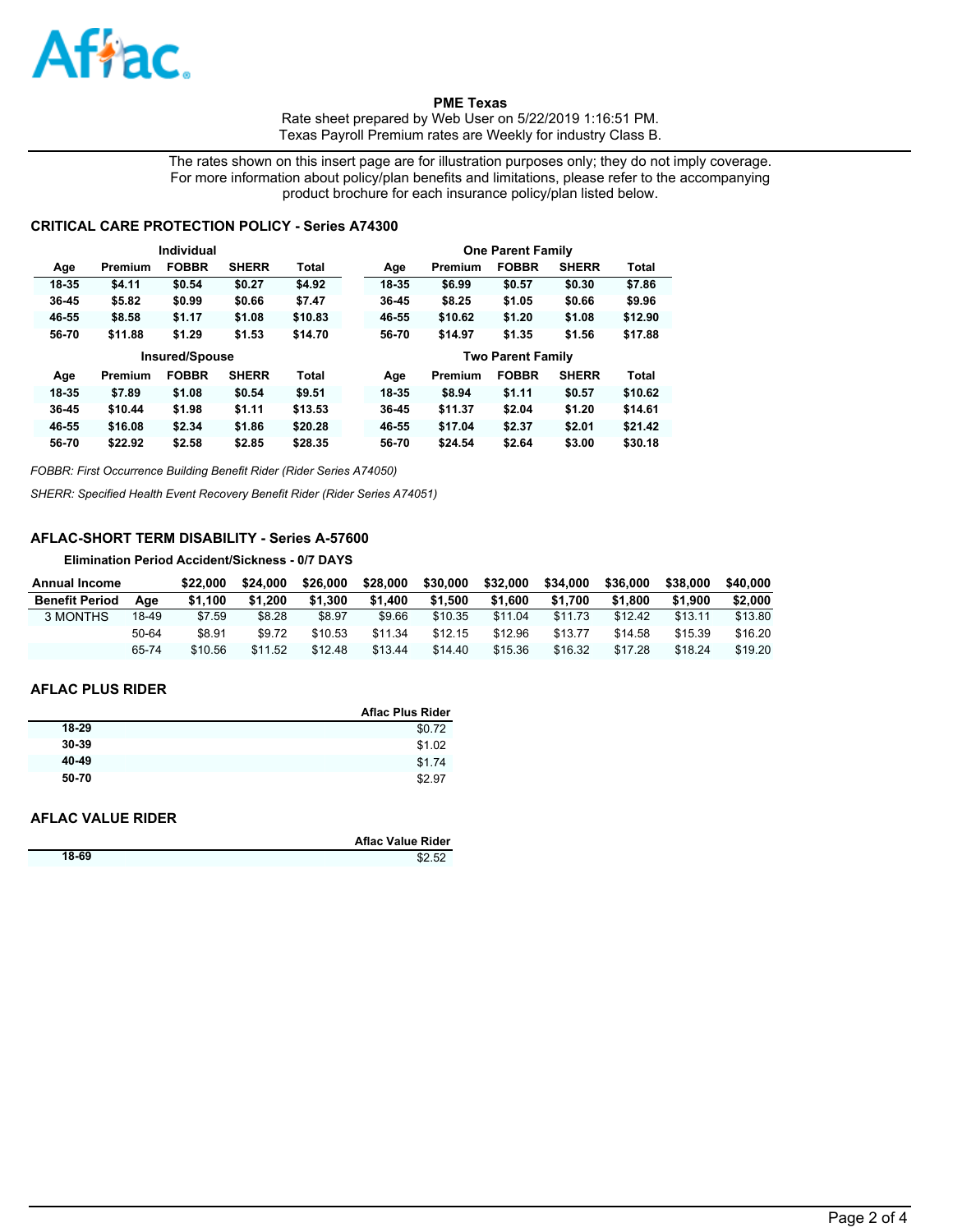

The rates shown on this insert page are for illustration purposes only; they do not imply coverage. For more information about policy/plan benefits and limitations, please refer to the accompanying product brochure for each insurance policy/plan listed below.

#### **AFLAC HOSPITAL CHOICE - Option 1 Benefit Amount 500 - Series B40100**

|                         | Premium | <b>EBR</b> | <b>HSSCR</b> | Total   |
|-------------------------|---------|------------|--------------|---------|
| 18-49 INDIVIDUAL        | \$3.96  | \$2.70     | \$4.26       | \$10.92 |
| 50-59                   | \$4.08  | \$3.06     | \$5.46       | \$12.60 |
| 60-75                   | \$4.20  | \$3.09     | \$7.11       | \$14.40 |
| 18-49 INSURED/SPOUSE    | \$5.16  | \$5.64     | \$7.77       | \$18.57 |
| 50-59                   | \$5.49  | \$6.36     | \$10.80      | \$22.65 |
| 60-75                   | \$5.64  | \$6.39     | \$13.56      | \$25.59 |
| 18-49 ONE-PARENT FAMILY | \$5.16  | \$5.37     | \$5.88       | \$16.41 |
| 50-59                   | \$5.28  | \$5.49     | \$6.69       | \$17.46 |
| 60-75                   | \$5.43  | \$5.61     | \$8.79       | \$19.83 |
| 18-49 TWO-PARENT FAMILY | \$5.91  | \$6.87     | \$7.92       | \$20.70 |
| 50-59                   | \$6.03  | \$6.99     | \$11.13      | \$24.15 |
| 60-75                   | \$6.15  | \$7.29     | \$14.49      | \$27.93 |

*EBR\*: Extended Benefit Rider Premium (Available for ages 18-75)*

*HSSCR\*: Hospital Stay and Surgical Care Rider Premium (Available for ages 18-75) \*Note – The Extended Benefit Rider and Hospital Stay and Surgical Care Rider are not available with Option H.*